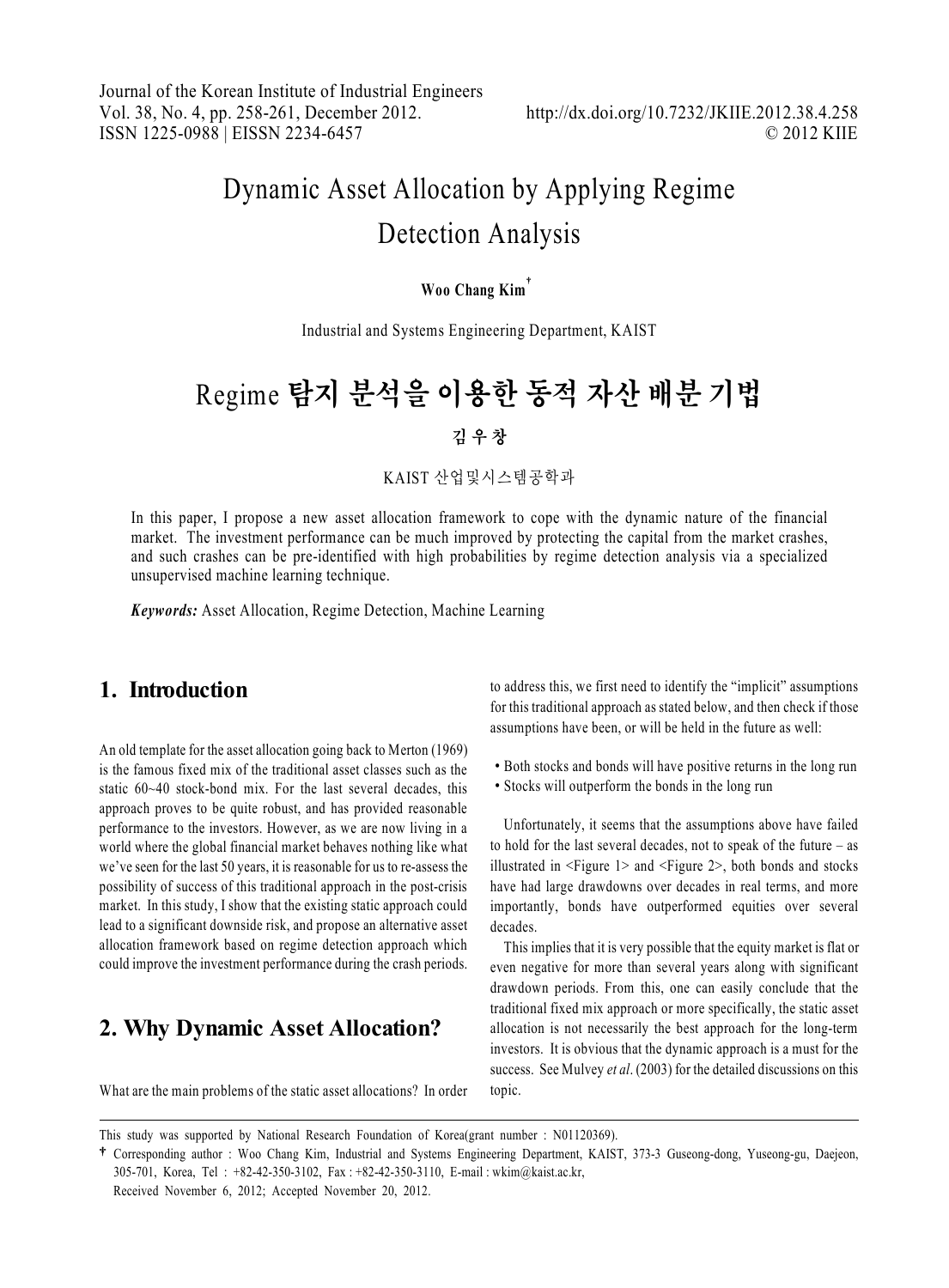

Source : Elroy Dimson, Paul Marsh, and Mike Staunton, Triumph of the **Optimists** 

**Figure 1**. Drawdown on US equities has exceeded that of bonds for the last several decades



**Figure 2.** The bonds have steadily grown in value over the last decade

### **3. Key Ingredient for Dynamic Asset Allocation: Regime Detection via Machine Learning Methods**

Then what is the key for the success of the dynamic approach? It is well known that the equity returns have occurred in long-term bull markets. Also, even during the bear market periods, the losses take place during the sharp drop that happens in a relatively short period. This clearly implies that the equity return distribution is negatively skewed. The effect of the negative skewness to the investment performance can be clearly illustrated by the following example as in <Table 1>.

From 1973 to 2011, the annualized return on the U.S. stock market

index was 9.82% and the final wealth with an initial investment of \$1 was \$38.61. If the investor could avoid the return on the worst day at the cost of realizing the return on the best day among 10,174 daily returns, the annual return increases to 10.10%, providing an additional 28 basis points compared to the investment performance without truncating the extreme events on both sides (i.e., the unconditional investment performance). As an extreme example, when 39 worst and best returns (once-a-year events) are excluded from the original data, the investor could enjoy over 100 basis points of incremental return relative to the unconditional return.

Clearly, an investment strategy with a focus on protecting against extreme downside outcomes would have better performance than pursuing extreme good returns. This provides a simple answer for the success of the dynamic portfolio management : avoid the sharp drawdown (or crash) period from the equity market even if it costs some upsides. Thus, our main task is to identify if the current market state or the regime is the crash or not.

In the engineering sciences, regime identification technologies have been extensively studied, and as a consequence, we all are utilizing such technologies in our daily lives. One of the good examples is the voice recognition tool that has become very common along with the wide utilization of the smart phones. While the details of this technology could be quite mathematical, the idea is fairly simple-let the "machine" recognize the voice patterns, and find the text that best matches the voice input. And as we all know, this approach works quite well.

The very same technology can be applied to the financial market in order to identify the market regimes. More specifically, I utilize the Hidden Markov Model (HMM) to 25 equity markets and find the followings, which are illustrated in <Figure 3>. See Gorton and Rouwenhorst (2006) and Prajogo (2011) for the detailed discussions on the applications of HMM to the financial markets.

- Finding 1 : All equity markets have three regimes-growth, sideways, and crash  $-$  and the returns of the equity markets are ordered as growth > sideways > crash. Herein, the sharp drawdown periods are mostly included in the crash regimes.
- Finding 2 : In all equity markets, the probability of today's regime being the same as that of yesterday is very high, typically exceeding 95%.
- Finding 3 : If yesterday's regime was growth, the probability of today's regime being crash is practically 0. Likewise, if yesterday's regime was crash, today's regime never becomes growth.

**Table 1.** Investment performance of the U.S. market from January 1, 1973 to December 31, 2011-In addition to the unconditional performance, annual returns and total wealth when the same numbers of extremely good and bad returns are excluded are reported

|                                           | Annual Return | <b>Difference</b> | <b>Total Wealth</b> |
|-------------------------------------------|---------------|-------------------|---------------------|
| Datastream U.S. Market Index              | $9.82\%$      |                   | 38.61               |
| Exclude Returns on Worst and Best Days    | $10.10\%$     | 0.28%             | 42.57               |
| Exclude Returns on 5 Worst and Best Days  | 10.23%        | $0.41\%$          | 44.59               |
| Exclude Returns on 39 Worst and Best Days | $10.90\%$     | 1.08%             | 56.50               |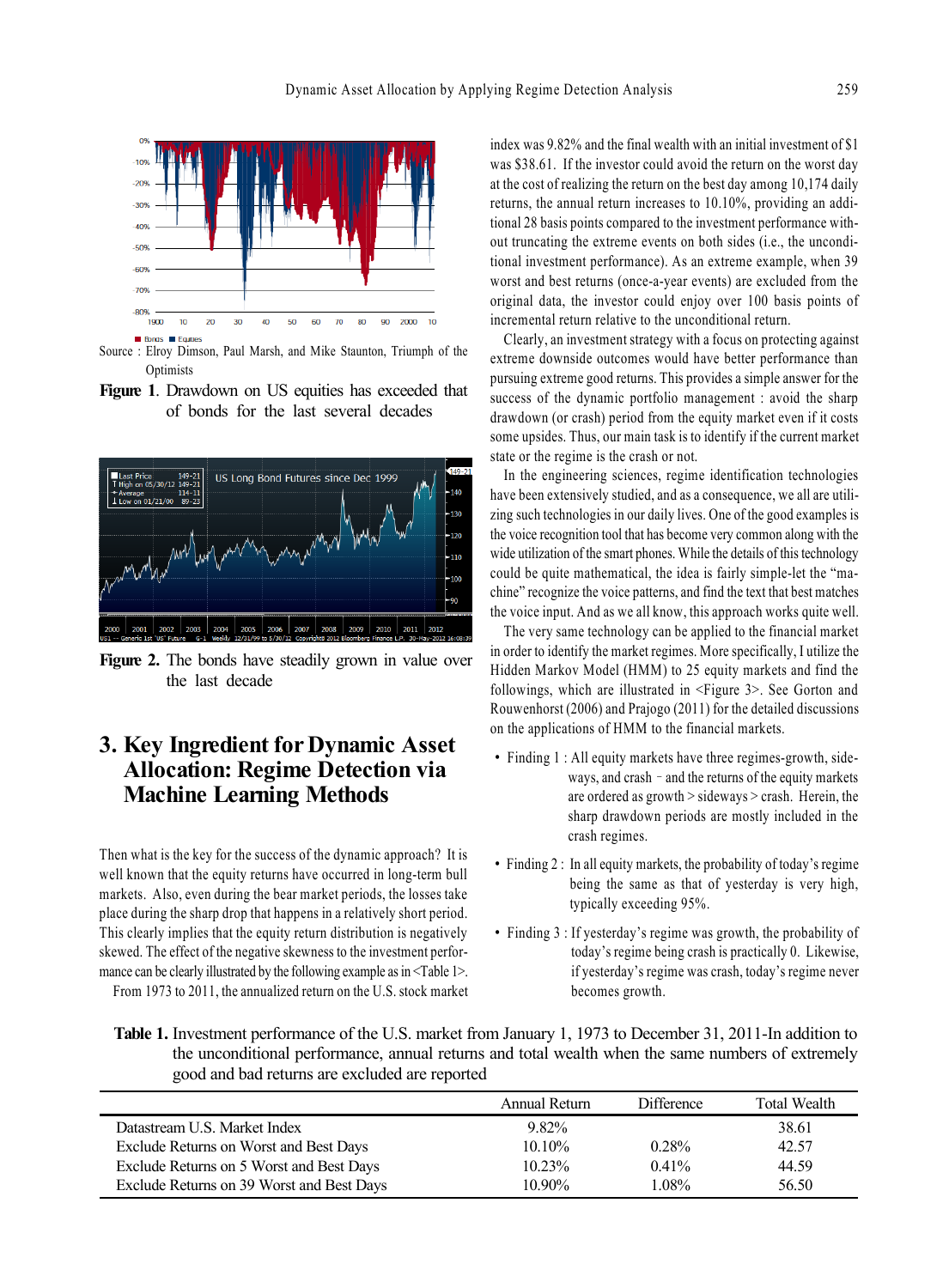

**Figure 3.** Graphical representation of typical equity market regimes-the number next to each arc represents the transition probability between two regimes

These findings provide the critical hint to the task of avoiding the market crashes. Firstly, finding 1 suggests that investors could enjoy the upside movement of equity markets under the growth and the sideways regimes, while it is reasonable to reduce the equity exposure during the crash regimes.

Secondly, finding 2 implies that the regime do not switch very frequently. This has a great implication for the actual investment decision making process as the number of regime switching is proportionate to the slippage costs.

Lastly, and most importantly, finding 3 allows us to have the sideways regime as the "warning sign" for the crash regime being ahead. If the today's regime is growth, the chance of experiencing the crash tomorrow is almost negligible, letting us engage the equity



| January 1, 1995 to December 26, 2011 |                                 |                       |                           |  |  |
|--------------------------------------|---------------------------------|-----------------------|---------------------------|--|--|
|                                      | Regime Based<br><b>Strategy</b> | Cap-Weighted<br>Index | Equally<br>Weighted Index |  |  |
| Return                               | 12.41%                          | 7.00%                 | 11.57%                    |  |  |
| Volatility                           | 9.23%                           | 15.44%                | 15.73%                    |  |  |
| Sharpe Ratio                         | 1.02                            | 0.26                  | 0.54                      |  |  |
| Max<br>Drawdown                      | 23.81%                          | 58.36%                | 56.76%                    |  |  |
| Return/<br>Drawdown                  | 0.52                            | 0.12                  | 0.20                      |  |  |
| <b>Ulcer Index</b>                   | 8.74%                           | 20.67%                | 18.04%                    |  |  |
| UPI                                  | 1.08                            | 0.19                  | 0.48                      |  |  |

 **Figure 4.** Performance of regime based strategy compared to typical market benchmarks exposure quite aggressively without much risk of the sharp drawdown. If today's regime is sideways, there is a good chance of sharp drop in the near future, thus one should revise the portfolio to be less aggressive. Needless to say, it is best to reduce or eliminate the equity exposure during the crash regime.

<Figure 4> depicts the performance of the equity only investment strategy that utilizes the findings above. More specifically, the regime based strategy invests in the 26 regional market index ETFs, where each country ETF is turned on with a relative weight of 1/26 under the growth regime, while is turned off during other regimes. The test has been conducted in a purely out-of-sample manner, and more notably, the strategy didn't suffer from the sharp market crash in 2008, which resulted in the superior investment performance.

In fact, the equity universe is not the only asset class that the regime identification technology can be utilized. <Figure 5> illustrates the results of the regime identification analysis on the commodity index using the DJ-UBS commodity index. As in the equity market case, the regime identification system can detect the sharp drop in the commodity market that took place in 2008 along with the equity market crash, which could have helped the investors if properly utilized. See Bae (2012) for the detailed discussions on the HMM based regime identification in the commodity markets.



1991 to 2011

#### **4. Conclusions and Discussions**

In this study, I have illustrated that the static asset allocation could result in adverse investment outcome when a sharp market drop occurs. As an alternative, I propose a dynamic asset allocation approach based on the regime detection models. The regime identification procedure based on the Hidden Markov Model could be a good starting point as it shows good performance in both equity and commodity markets. I advocate that, by combining the regime detection analysis with the traditional optimization based asset allocation, one could possibly achieve stable capital growth.